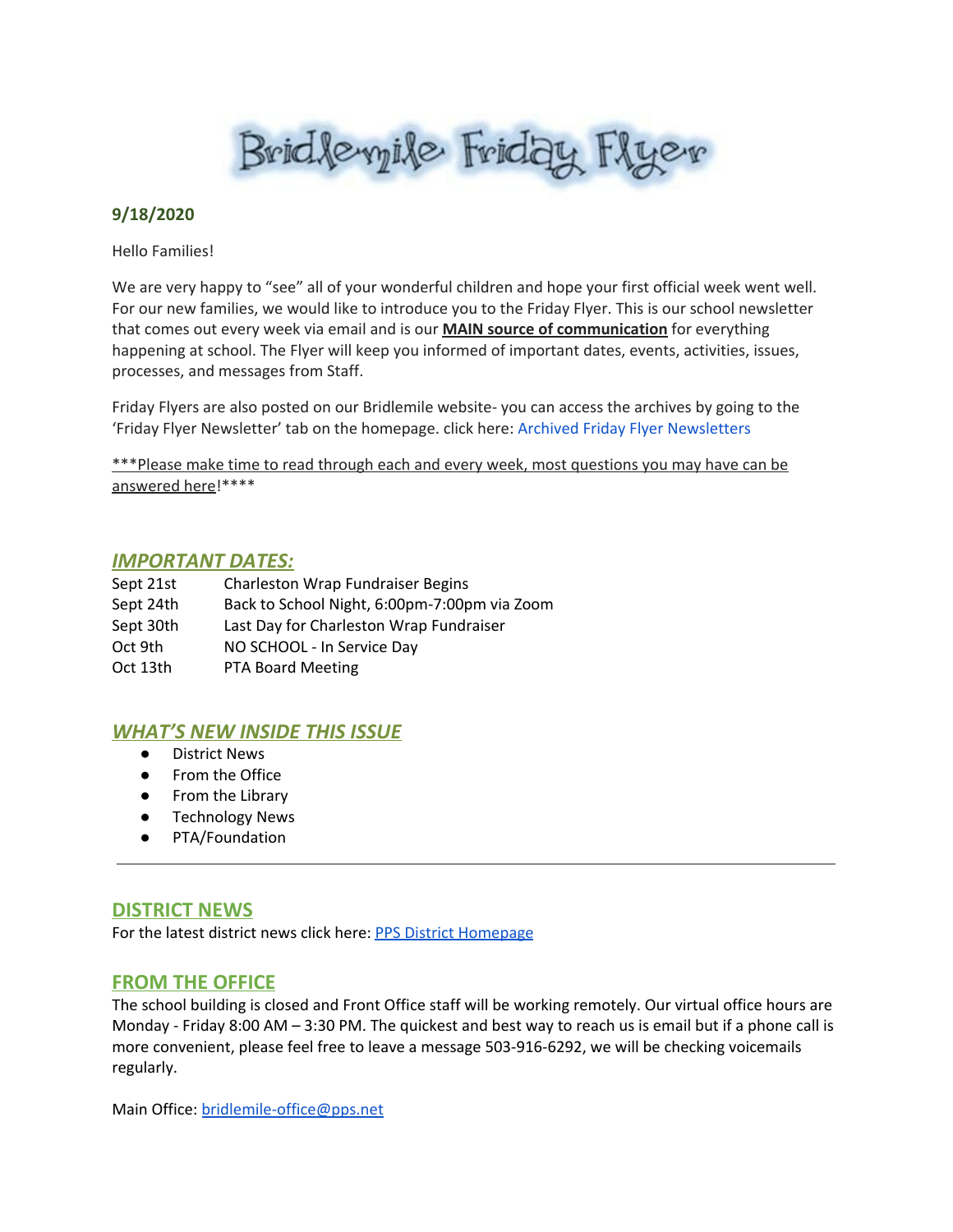Dana Burling- School Secretary: [dburling@pps.net](mailto:dburling@pps.net) Sonja Williams-Principal Secretary: [swilliams1@pps.net](mailto:swilliams1@pps.net)

#### Attendance

if you are reporting your child's absence from distance learning, please email your child's teacher and cc the Office: [bridlemile-office@pps.net](mailto:bridlemile-office@pps.net)

#### Student Profile Verification

Update your student's information online! Each year parents and/or guardians are asked to review and update the information on file for their children (students). This information can be reviewed, edited and submitted online via PPS ParentVUE. Get started by going to: parentvue.pps.net See attached flyer for details.

Update on School Supplies- The district has put out a list of suggested items one might need for Distance Learning- it is posted on our school website *School [Website](http://www.pps.k12.or.us/schools/bridlemile/)*. Please note that this is just a suggested list and **not** required.

# **FROM MR. STENGER-TECHNOLOGY NEWS**

### **Accessing District Digital Resources and Support**



The district hub for students and families during distance learning can be found at [www.pps.net/fall2020.](http://www.pps.net/fall2020) From that page, families can access information and support for the primary digital platforms being used

for distance learning, as well as child care, health care, food support, and more.

### **Fall 2020 Specials Schedule**

All specialists are using Zoom and Seesaw for classes this fall. The weekly specials schedule can be found here: [Bridlemile Remote Specials Schedule](https://docs.google.com/presentation/u/0/d/1UpxJmJgHC2S7KyxMdvI9Bt4agZp4N3qqbH-Yk6qvPD0/edit).

While Zoom meeting links are best accessed through your student's Seesaw account, we have added clickable links to the schedule as a backup in case there are technical issues. If your student is having trouble accessing their specials classes in Seesaw, the steps to reach them can be found here: [Accessing Specials Classes](https://docs.google.com/presentation/u/0/d/1QqvQH5Xm7Sux5AjzWLkiq7Kt_gxhKoYQ3tH7t95vJQk/edit)

### **Common Issues with District Devices**

We have had a couple of issues crop up with district devices that were distributed to students both in the spring and fall. Many of these issues can be resolved by making sure that your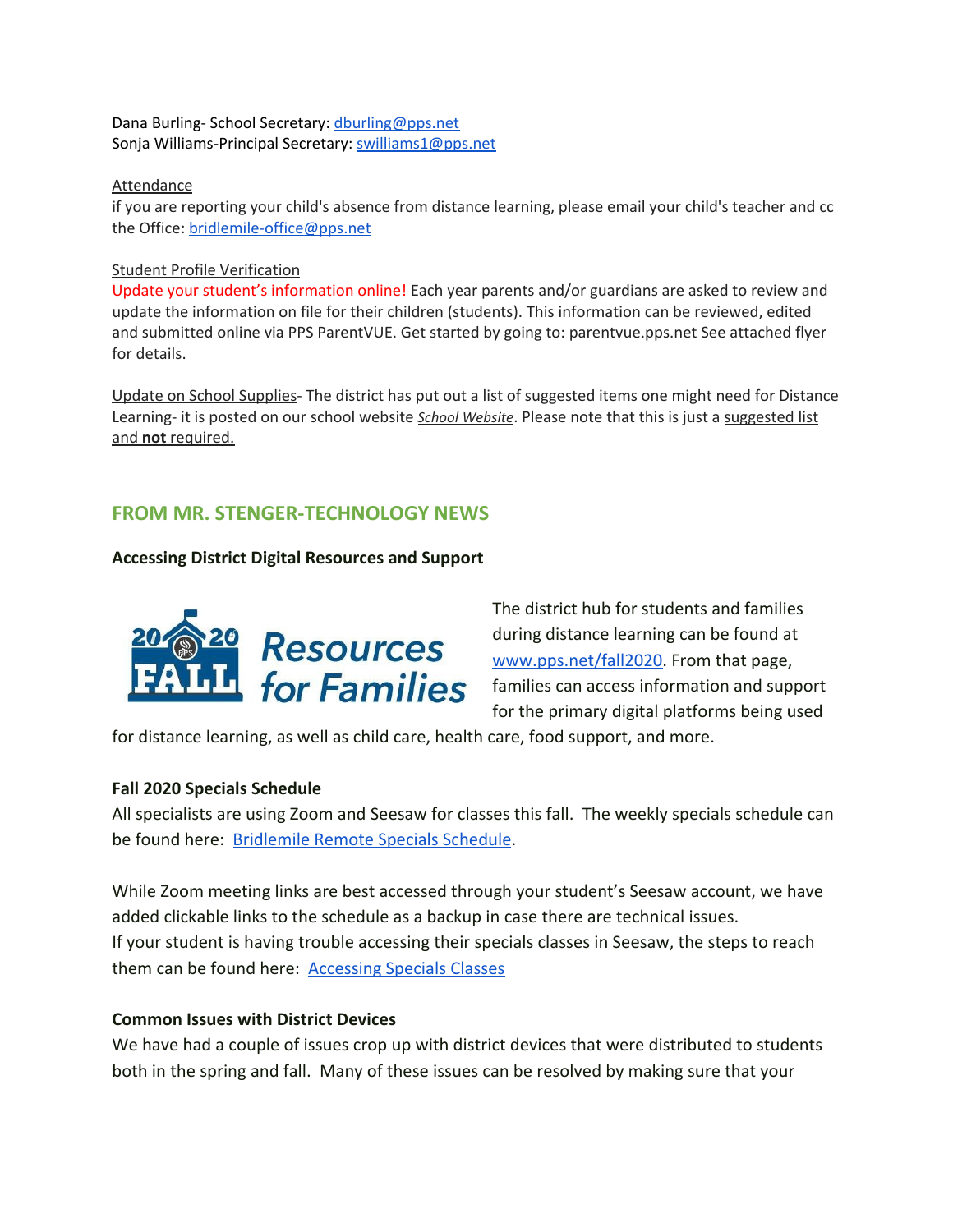device is updated to the latest version of the ChromeOS. If you are running into any problems with a district device, these steps are a good place to start: [Updating a District Chromebook](https://docs.google.com/document/d/1-XrznKLtkIYGYiFqzRECej-_Arzs0vIDfr5faAbrG6g/preview)

### **LIBRARY NEWS**

#### BOOK RETURN

**September 21st - 25th Library Book Return.** Outside of Bridlemile's main entrance there will be tubs to return library books from last year. Book return is available from 8:30 to 3 pm. Please note that the books will not be checked in and taken off of student accounts for at least 72 hours in order to follow COVID safety procedures. Thanks for taking the time and searching for those library books!

#### BOOK CHECKOUT

Bridlemile library will be offering limited book checkout services following COVID19 safety protocol.

This is how it works:

- First, fill out the book request form found on the Bridlemile library website, Reading page. (see attached picture). **Important:** Remember to log into your student's PPS Google account before accessing the form.
- Click on the link to the **Book Checkout Request Form.** There is a link to a brief video explaining how to fill out the form.
- When you fill out the form, be sure to include a parent email address so library staff knows who to contact to set up a time for book pick up.
- On the form, please put your preferred day and time for pick up. Library staff will contact you and let you know your exact pick up time based on availability.
- Books will be available for pick up outside the main doors of Bridlemile. There will be a 15 minute window for books to be picked up. For example, if your pick up time is at 1:00 pm. You will have between 1 and 1:15 to pick up the books. After the period of time expires, the items will be removed and be made available for others to checkout. Please do not approach the pick up area if there are other people present.
- Books will have a two week loan period. Library staff will try to fill requests, but please remember that specifically requested items may not be available at the time the hold is filled. If a requested item is not available, different items will be substituted. There will be a book tub available at the main doors to return items when finished. Please remember, that due to COVID books will not be checked in for 72 hours.

Thank you for your patience as we implement this new procedure. If you have questions, please contact: Susan Dahinden, Teacher Librarian, at sdahinden@pps.net Mondays, Tuesdays, and Wednesday mornings.